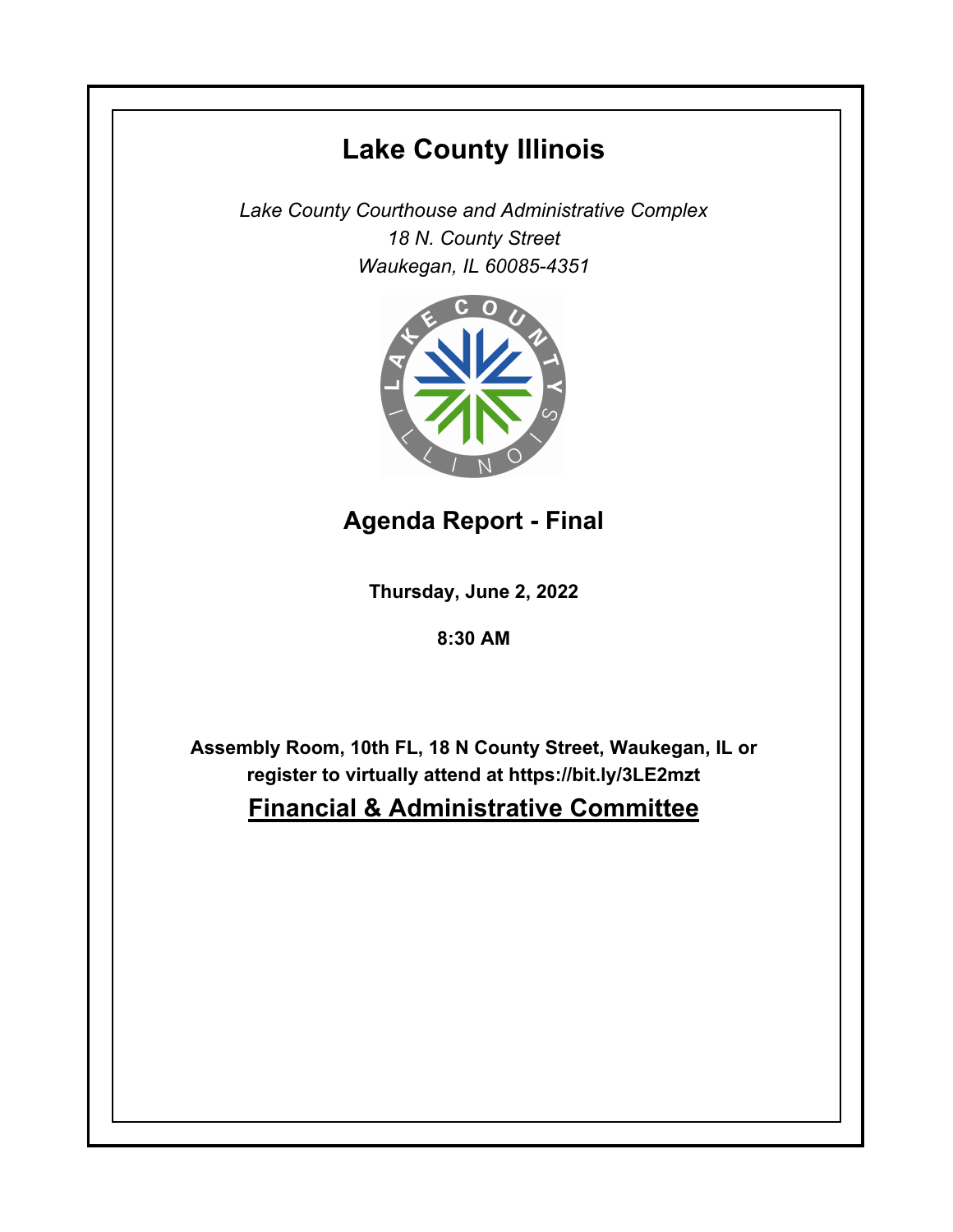**PUBLIC ATTENDANCE: The public can attend Lake County Committee and Board meetings (two options):** 

**(1) In-person attendance is on the 10th Floor of the County Administrative Tower (9th Floor, if necessary), 18 N. County Street, Waukegan, Illinois.**

**(2) Remote / virtual attendance through registration at: https://bit.ly/3LE2mzt**

**RECORDING: Meetings, to include Public Comment, will be recorded.**

**PUBLIC COMMENT: The public will be afforded time to comment on matters related to the business of the County Board. A total of 30 minutes will be permitted for Public Comment and no more than three minutes per comment. In general, Public Comment on items not on the agenda will be presented near the beginning of the meeting. Public Comment on agenda items may be presented during consideration of that item. Individuals attending in-person or remotely may present their Public Comment during the meeting. Individuals not in attendance may provide written Public Comment that must be received by 3:00 p.m. the day prior to the meeting (emailed to PublicComment@Lakecountyil.gov or delivered to the County Board Office 18 N. County Street, Waukegan, Illinois (10th floor)).** 

**Public Comment will proceed in the following order: (1) Public Comment by individuals in attendance on the 10th Floor, (2) Public Comment by individuals who registered via the link on the front page of the agenda and are attending remotely / virtually, and then (3) written comments.** 

**Individuals providing Public Comment will provide the following information: \* Meeting: Financial & Administrative Committee (Subject line for written Public Comment)**

- **\* Name (REQUIRED)**
- **\* Topic or Agenda Item # (REQUIRED)**
- **\* Street Address, City, State (Optional)**
- **\* Phone Number (Optional)**
- **\* Organization/Agency/etc. Represented (If representing yourself, put "Self")**

**\* \* \*To view County Board Rules, click here: https://bit.ly/3idRdrV \* \* \***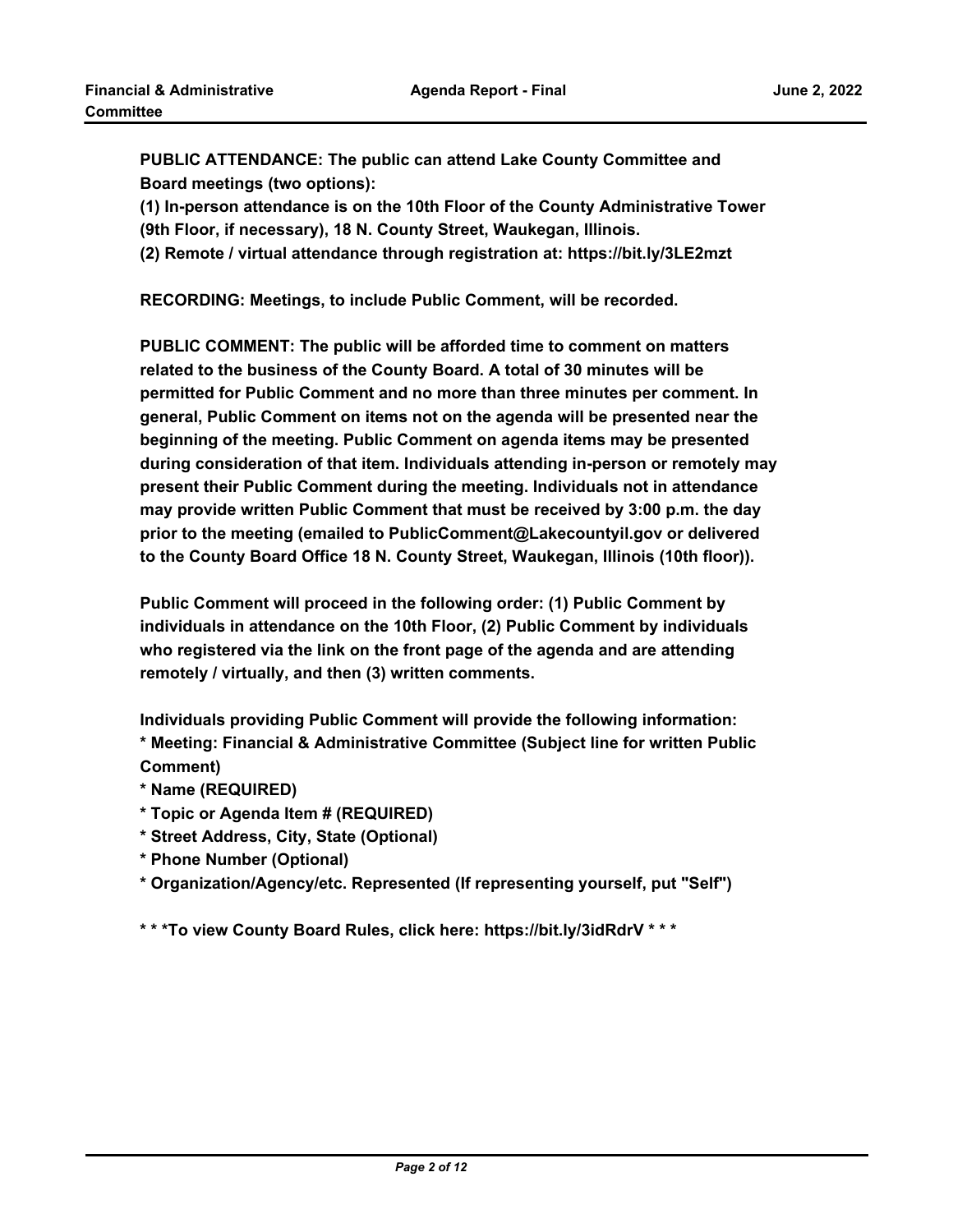- **1. Call to Order**
- **2. Pledge of Allegiance**
- **3. Roll Call of Members**
- **4. Addenda to the Agenda**
- **5. Public Comment (Items Not on the Agenda)**
- **6. Chair's Remarks**
- **7. Unfinished Business**
- **8. New Business**

**CONSENT AGENDA (Items 8.1 - 8.15)**

## **\*APPROVAL OF MINUTES\***

**8.1 [22-0797](http://lakecounty.legistar.com/gateway.aspx?m=l&id=/matter.aspx?key=26583)** Minutes from April 28, 2022.

*Attachments:* [F&A 4.28.22 Final Minutes](http://lakecounty.legistar.com/gateway.aspx?M=F&ID=3fbc44b7-e9d3-470d-9bc8-21f85d1b8263.pdf)

**8.2 [22-0798](http://lakecounty.legistar.com/gateway.aspx?m=l&id=/matter.aspx?key=26584)** Minutes from May 5, 2022.

*Attachments:* [F&A 5.5.22 Final Minutes](http://lakecounty.legistar.com/gateway.aspx?M=F&ID=8b68ff3c-f4ac-4b16-aa9d-36733daf4248.pdf)

## **\*REPORTS\***

**8.3 [22-0759](http://lakecounty.legistar.com/gateway.aspx?m=l&id=/matter.aspx?key=26546)**

Report from Robin M. O'Connor, County Clerk, for the month of April 2022.

*Attachments:* [LCC Report for April 2022](http://lakecounty.legistar.com/gateway.aspx?M=F&ID=6ee60fde-97a3-48d9-a717-3253fefc84b6.pdf)

#### **8.4 [22-0752](http://lakecounty.legistar.com/gateway.aspx?m=l&id=/matter.aspx?key=26539)**

Report from Mary Ellen Vanderventer, Recorder of Deeds, for the month of April 2022.

*Attachments:* [April 2022](http://lakecounty.legistar.com/gateway.aspx?M=F&ID=2de56236-6b1e-4b88-a643-58a2850ea92d.pdf)

**8.5 [22-0781](http://lakecounty.legistar.com/gateway.aspx?m=l&id=/matter.aspx?key=26567)**

Treasurer Holly Kim's Cash and Investment Report April 2022.

Attachments: [Treasurer Kim's Cash and Investment Report April 2022](http://lakecounty.legistar.com/gateway.aspx?M=F&ID=8acbe749-b8fd-4ab8-ae30-5184d21d8ec9.pdf)

[Treasurer Kim's Cash and Investment Report April 2021](http://lakecounty.legistar.com/gateway.aspx?M=F&ID=3e67d64a-3283-43e0-aa5f-3bc47e4d8b8f.pdf)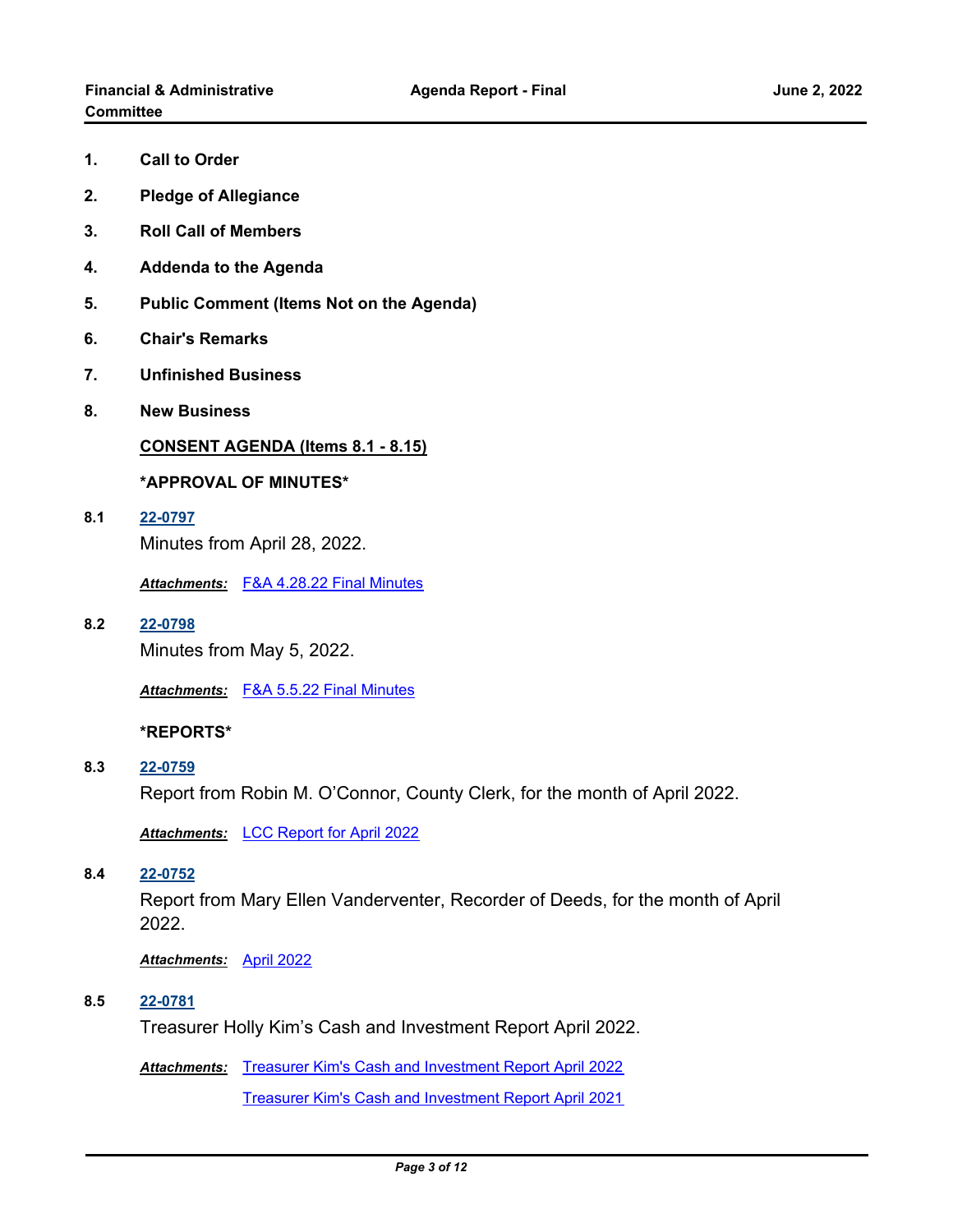## **\*LAW & JUDICIAL\***

#### **8.6 [22-0769](http://lakecounty.legistar.com/gateway.aspx?m=l&id=/matter.aspx?key=26555)**

Joint resolution accepting the High Intensity Drug Trafficking Area (HIDTA) grant from the Office of National Drug Control Policy (ONDCP) and authorizing an emergency appropriation in the amount of \$294,000.

- In April 2022, the Sheriff's Office applied for renewal funding of the High Intensity Drug Trafficking Area (HIDTA) through the Office of National Drug Control Policy (ONDCP).
- The Sheriff's Office received notification on May 5, 2022, that it had been awarded an additional \$294,000.00. Grant funds will be primarily used to defray the cost of overtime specifically for HIDTA related investigations and for investigative supplies necessary for HIDTA investigations.
- · The mission of the HIDTA Program is to enhance and coordinate America's drug-control efforts among local, state and Federal law enforcement agencies in order to eliminate or reduce drug trafficking and its harmful consequences in critical regions of the United States
- · The mission includes coordination efforts to reduce the production, manufacturing, distribution, transportation and chronic use of illegal drugs, as well as the attendant money laundering of drug proceeds.

*Attachments:* [HIDTA G22CH0004A Agreement 2022-2023](http://lakecounty.legistar.com/gateway.aspx?M=F&ID=40473d18-00bf-4aa7-be45-51f73ebbf794.pdf)

#### **8.7 [22-0784](http://lakecounty.legistar.com/gateway.aspx?m=l&id=/matter.aspx?key=26570)**

Joint resolution authorizing the renewal of the State's Attorney's Violent Crimes Victims Assistance (VCVA) grant program awarded by the Office of the Illinois Attorney General for State Fiscal Year (SFY) 2023, including an emergency appropriation of \$36,600 in state funds.

- · This VCVA grant extension will enable continuation of services for victims of domestic violence.
- · The grant is administered through the Office of the Illinois Attorney General for the performance period of July 1, 2022 through June 30, 2023.
- · Grant program goals include the promotion of fairness, accountability, and coordination of services for victims and witnesses of domestic violence, and the promotion of policy and procedure for domestic violence cases in order to improve response by law enforcement and court personnel.
- · The grant funding of \$36,600 offsets a portion of the salary of a domestic violence victim witness coordinator (DV Coordinator).
- · The DV Coordinator position and grant is included in the State's Attorney's approved County Fiscal Year (CFY) 2022 budget.

Attachments: [VCVA SFY23 Grant Extension Notification from Illinois AG's Office April 2](http://lakecounty.legistar.com/gateway.aspx?M=F&ID=daf3b65f-d8aa-4efc-9e16-cb4803c26f9c.pdf)

[VCVA Grant Extension 01-01-22 through 06-30-23 Budget Accounting](http://lakecounty.legistar.com/gateway.aspx?M=F&ID=b3de8444-b8d7-44c2-a9fa-bfa6124a6296.pdf)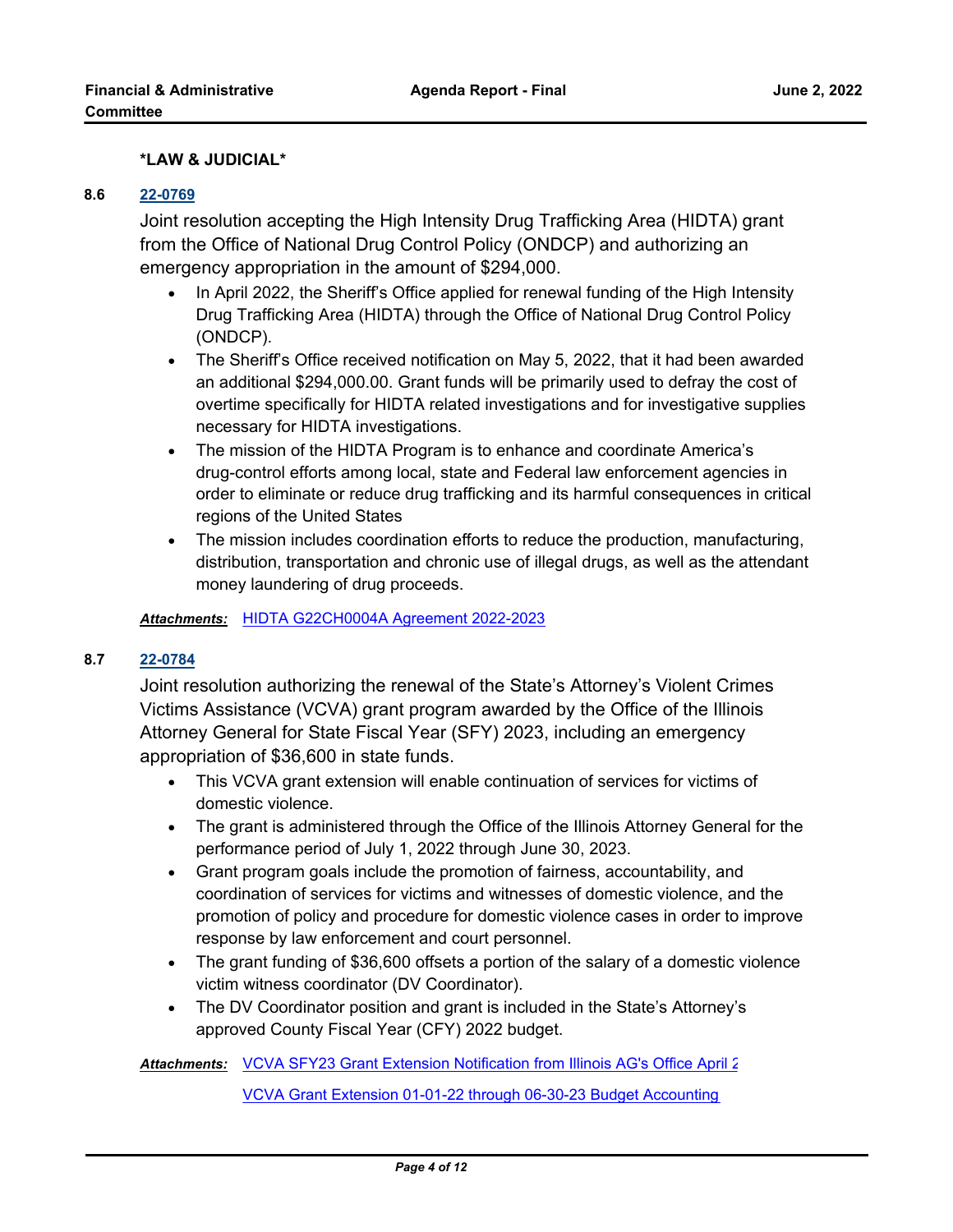## **\*PUBLIC WORKS, PLANNING & TRANSPORTATION\***

#### **8.8 [22-0771](http://lakecounty.legistar.com/gateway.aspx?m=l&id=/matter.aspx?key=26557)**

Joint committee action item approving Change Order Number Four consisting of an increase of \$16,828.32 for additions for the sidewalk and curb ramp improvements at the Quentin Road, at Illinois Route 22 intersection, contract.

- · Quentin Road, at Illinois Route 22, sidewalk and curb ramp improvements are under contract with Alliance Contractors, Inc., Woodstock, Illinois, in the amount of \$233,808.41 as approved by the County Board on June 8, 2021, and designated as Section 20-00090-16-SW.
- · Change Order Number Four consists of balancing quantities to final measurements and adjusting traffic signal equipment to fit the intent of the contract.
- · Change Orders need to be approved by the standing committees for cumulative net increases over 10 percent.
- · The sum of all contract change orders to date is \$39,997.29, which represents a 17.11 percent increase over the original awarded contract amount.

[22-0771 Quentin Road at IL22, Committee Action Memo](http://lakecounty.legistar.com/gateway.aspx?M=F&ID=c68b2143-7e1b-4df5-90bf-56b83bb3779a.pdf) *Attachments:*

[22-0771 Quentin Road at IL22, Change Order Number Four](http://lakecounty.legistar.com/gateway.aspx?M=F&ID=6e5fe082-dc6f-4dea-a323-0369f38b307b.pdf)

[22-0771 Location Map, Quentin Rd at IL 22](http://lakecounty.legistar.com/gateway.aspx?M=F&ID=03004ae8-c755-4c7b-aae2-e51931d0d891.pdf)

[22-0771 Vendor Disclosure, Alliance](http://lakecounty.legistar.com/gateway.aspx?M=F&ID=174d2897-0c53-4a0e-9763-10053a4fd4f2.pdf)

## **8.9 [22-0772](http://lakecounty.legistar.com/gateway.aspx?m=l&id=/matter.aspx?key=26558)**

Joint committee action item approving Change Order Number Four consisting of an increase of \$17,714.69 for additions to the replacement of eight culverts on the Gages Lake Road and North Avenue contract.

- · The replacement of eight culverts on Gages Lake Road and North Avenue is under contract with Campanella and Sons, Inc., Wadsworth, Illinois, in the amount of \$268,429.16 as approved by the County Board on May 11, 2021, and designated as Section 20-00999-71-DR.
- · Change Order Number Four consists of additional expense due to unforeseen conditions where some culverts were nested inside of other pipes causing special removal to avoid nearby utility damage as well as unanticipated flagging to allow North Avenue to remain open to traffic.
- · Change Orders need to be approved by the standing committees for cumulative net increases over 10 percent.
- · The sum of all contract change orders to date is \$37,429.27, which represents a 13.94 percent increase over the original awarded contract amount.

[22-0772 Culverts 2020, Committee Action Memo](http://lakecounty.legistar.com/gateway.aspx?M=F&ID=d0698100-1945-49fe-adee-4f3071d6146b.pdf) *Attachments:*

[22-0772 Culverts 2020, Change Order Number Four](http://lakecounty.legistar.com/gateway.aspx?M=F&ID=b091512b-dd77-4e26-9501-23db4da73b07.pdf)

[22-0772 Location Map, Culvert Replacement 2020](http://lakecounty.legistar.com/gateway.aspx?M=F&ID=179d6d10-fce4-418c-9a0b-ad0ab9337c4b.pdf)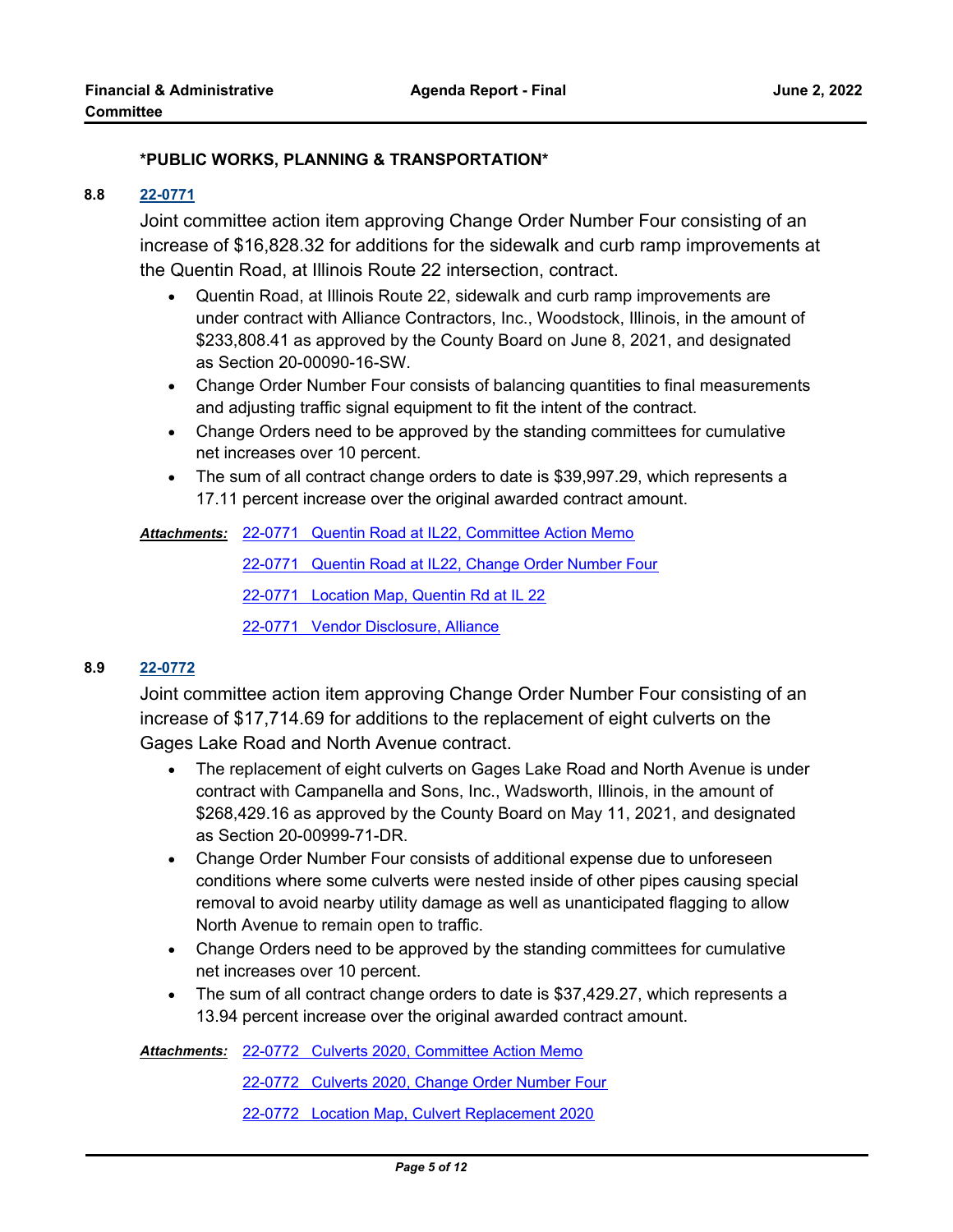#### [22-0772 Vendor Disclosure, Campanella and Sons](http://lakecounty.legistar.com/gateway.aspx?M=F&ID=e8846f8a-eb4b-4df8-8b82-c165296e3b72.pdf)

### **8.10 [22-0773](http://lakecounty.legistar.com/gateway.aspx?m=l&id=/matter.aspx?key=26559)**

Joint resolution authorizing a contract with Peter Baker and Son Company, Lake Bluff, Illinois, in the amount of \$70,332.23 for the resurfacing of West Townline Road in Avon Township, which will be improved under the Illinois Highway Code for a total of 0.24 miles.

- · There was a public call for bids, and a total of six bids were received, ranging from \$70,332.23 to \$97,456, and the lowest responsible bidder is Peter Baker and Son Company, Lake Bluff, Illinois, in the amount of \$70,332.23.
- · This improvement is designated as Section 22-02000-02-GM.
- · No County funds are being used on this project.

[22-0773 Bid Tab, 2022 Avon Township](http://lakecounty.legistar.com/gateway.aspx?M=F&ID=bdee854e-1b8a-4297-a124-a1123e0af80e.pdf) *Attachments:*

[22-0773 Location Map, 2022 Avon Township](http://lakecounty.legistar.com/gateway.aspx?M=F&ID=25575343-06ac-43c4-b17a-ff0f8f07add0.pdf)

[22-0773 Vendor Disclosure, Peter Baker](http://lakecounty.legistar.com/gateway.aspx?M=F&ID=a1e5e1c5-308f-4561-8ebf-a447cdf686dd.pdf)

## **8.11 [22-0774](http://lakecounty.legistar.com/gateway.aspx?m=l&id=/matter.aspx?key=26560)**

Joint resolution authorizing a contract with Superior Road Striping Inc., Melrose Park, Illinois, in the amount of \$1,020,486.62 for the removal and replacement of pavement markings, and the removal and replacement of pavement markers on various County highways, which will be improved under the Illinois Highway Code for a total of 99.17 centerline miles, and appropriating \$1,225,000 of Motor Fuel Tax funds.

- · The County maintains over 300 total centerline miles and more than 900 total lane miles of pavement markings and pavement markers for medians, lane lines, and cross walks.
- · There was a public call for bids, and a total of three bids were received, ranging from \$1,020,486.62 to \$1,724,496.26, and the lowest responsible bidder is Superior Road Striping Inc., Melrose Park, Illinois, in the amount of \$1,020,486.62.
- · This project is included in the Transportation Improvement Program, and designated as Section 22-00000-15-GM.

#### [22-0774 Bid Tab, 2022 Pavement Marking and Markers](http://lakecounty.legistar.com/gateway.aspx?M=F&ID=0a892c8b-e153-4c02-bddb-6a95c228fa1c.pdf) *Attachments:*

[22-0774 Vendor Disclosure, Superior Road Striping](http://lakecounty.legistar.com/gateway.aspx?M=F&ID=9f6b1870-76f0-456c-8141-691629fa20de.pdf)

## **8.12 [22-0775](http://lakecounty.legistar.com/gateway.aspx?m=l&id=/matter.aspx?key=26561)**

Joint resolution authorizing a contract with Campanella and Sons, Inc., Wadsworth, Illinois, in the amount of \$781,374.27 for construction of the 21st Street culvert replacement in Wadsworth, Illinois, and appropriating a supplemental amount of \$150,000 of County Bridge Tax funds for the construction of the improvement.

· There is an existing triple-cell 60-inch metal culvert under 21st Street, east of Delany Road, that is at the end of its service life and needs to be replaced with a 12-foot by 6-foot precast concrete box culvert.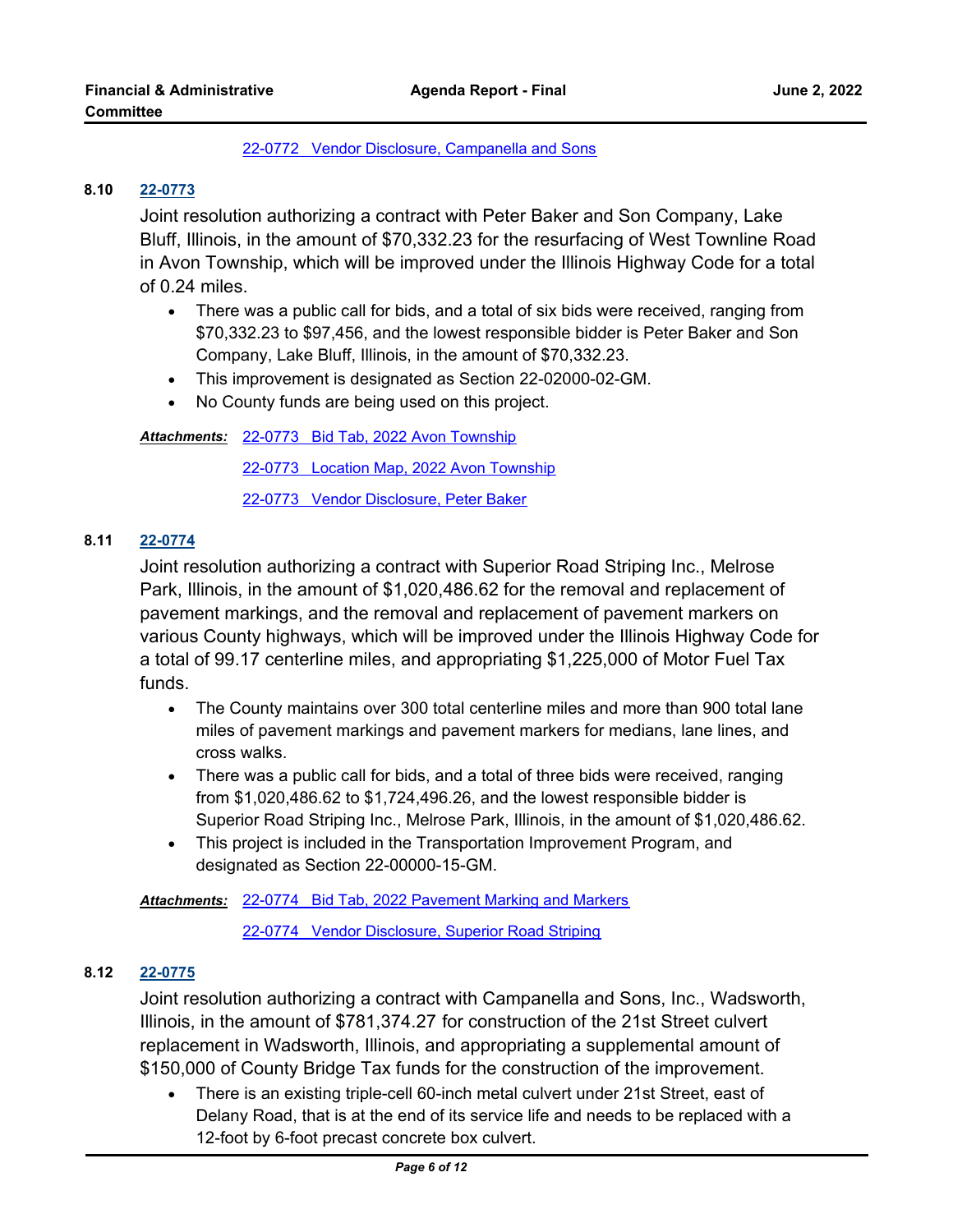- · There was a public call for bids, and a total of four bids were received, ranging from \$781,374.27 to \$1,410,618.78, and the lowest responsible bidder is Campanella and Sons, Wadsworth, Illinois, in the amount of \$781,374.27.
- · This project is included in the Transportation Improvement Program with construction in 2022, and designated as Section 21-00176-06-DR.

[22-0775 Bid Tab, 21st St Culvert Replacement](http://lakecounty.legistar.com/gateway.aspx?M=F&ID=e5e09633-d342-4f0a-b62f-46f1c482225d.pdf) *Attachments:* [22-0775 Bid Justification, 21st St. Culvert Replacement](http://lakecounty.legistar.com/gateway.aspx?M=F&ID=3da66f6f-bf8f-4d87-acce-3bcf0be52098.pdf) [22-0775 Location Map, 21st Street Culvert](http://lakecounty.legistar.com/gateway.aspx?M=F&ID=942b31b2-10f5-415c-8afd-c998128d3fd5.pdf) [22-0775 Vendor Disclosure, Campanella and Sons](http://lakecounty.legistar.com/gateway.aspx?M=F&ID=4b96a397-9f34-4787-9ed3-cca107573a50.pdf)

## **8.13 [22-0776](http://lakecounty.legistar.com/gateway.aspx?m=l&id=/matter.aspx?key=26562)**

Joint resolution authorizing a three-year maintenance agreement with Midwest Software Solutions of Ann Arbor, Michigan, for the Traffic Collision Location System (TCLS) used by the Lake County Division of Transportation (LCDOT) at a cost of \$35,785 and appropriating \$43,000 of ¼% Sales Tax for Transportation funds.

- · LCDOT is a licensed user of the TCLS software for its traffic crash analysis.
- · The existing maintenance agreement with TCLS will expire on August 31, 2022.
- · This resolution authorizes a three-year maintenance agreement with Midwest Software Solutions of Ann Arbor, Michigan, beginning September 1, 2022, and ending August 31, 2025.
- · This project is included in the Transportation Improvement Program, and is designated as Section 22-00000-17-EG.

[22-0776 Agreement, TCLS](http://lakecounty.legistar.com/gateway.aspx?M=F&ID=a0bd79e0-e651-4223-8605-d099ef14a7b2.pdf) *Attachments:*

[22-0776 Vendor Disclosure, Midwestern Software Solutions](http://lakecounty.legistar.com/gateway.aspx?M=F&ID=03199f0d-68cf-4527-a774-fc58cd2620e5.pdf)

## **8.14 [22-0777](http://lakecounty.legistar.com/gateway.aspx?m=l&id=/matter.aspx?key=26563)**

Joint resolution appropriating \$75,000 of County Bridge Tax funds for Fiscal Year (FY) 2022 engineering services, inspection services, water quality monitoring services, watershed workgroup dues, and materials needed to meet the requirements of the Illinois Environmental Protection Agency (IEPA) General National Pollutant Discharge Elimination System (NPDES) ILR40 Permit for Lake County.

- · Lake County is a municipal separate storm sewer system (MS4) community that is required to comply with the IEPA General NPDES ILR40 Permit that became effective on March 1, 2016.
- · Permit requirements include new program enhancements, implementation of Best Management Practices, watershed workgroup participation, and water quality monitoring activities that will require the use of engineering and miscellaneous services, contract services, dues, and materials, and is designated as Section 22- 00000-19-GM.

## **8.15 [22-0778](http://lakecounty.legistar.com/gateway.aspx?m=l&id=/matter.aspx?key=26564)**

Joint resolution appropriating \$600,000 of ¼% Sales Tax for Transportation funds for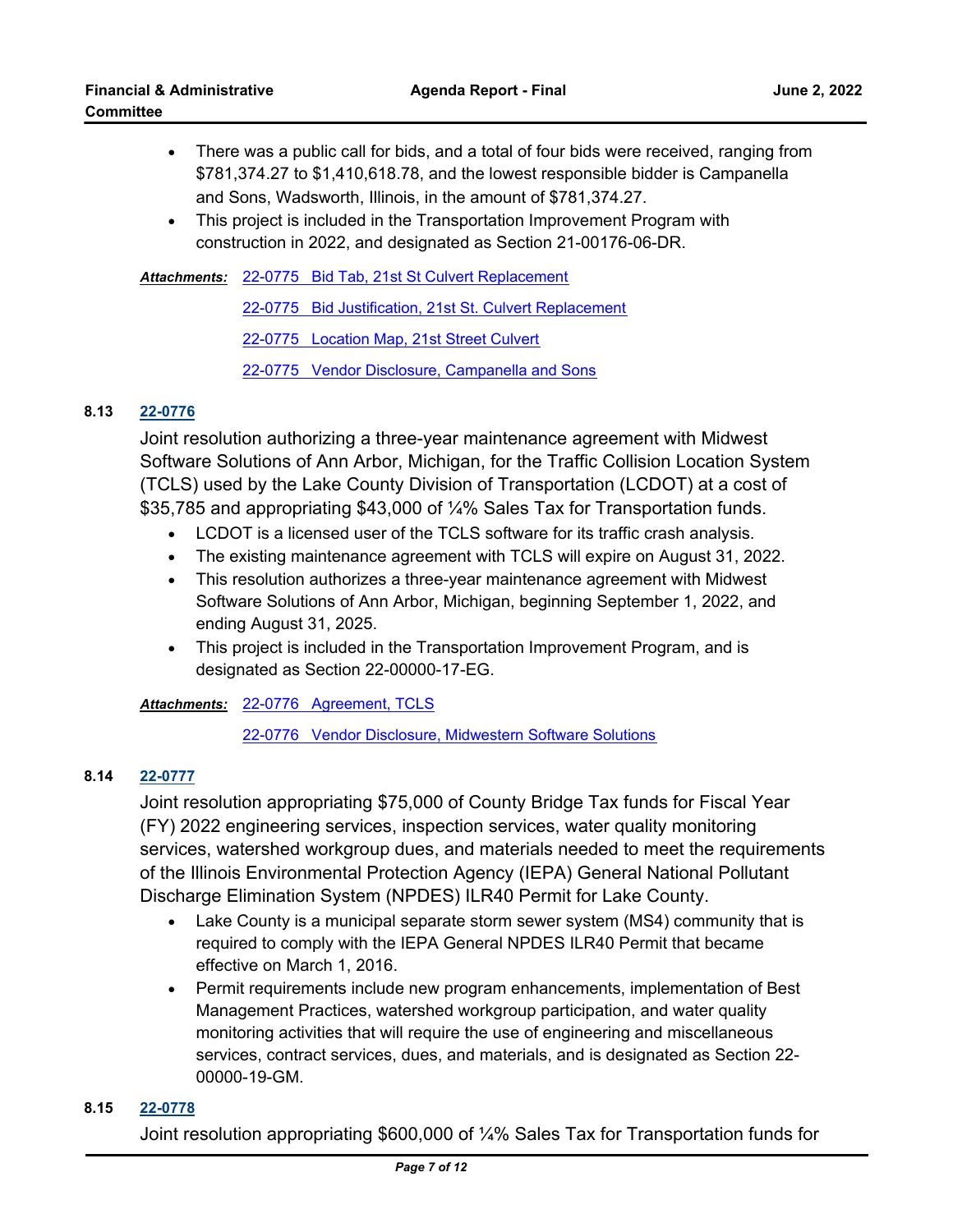materials required to fabricate and install wayfinding signage along Lake County regional bike paths.

- · In order to fabricate and install wayfinding signage along regional bike paths, the Lake County Division of Transportation must purchase wayfinding signage materials.
- · These materials include supplies such as sign posts, sign bases, sign blanks, and printing materials.
- · The initial implementation is anticipated to include the North Shore Bike Path, Skokie Valley Bike Path, and Robert McClory Bike Path.
- · This project is included in the Transportation Improvement Program, and designated as Section 18-00999-49-BT.

## **REGULAR AGENDA**

## **\*LAW & JUDICIAL\***

## **8.16 [22-0782](http://lakecounty.legistar.com/gateway.aspx?m=l&id=/matter.aspx?key=26568)**

Joint resolution approving intergovernmental agreements (IGAs) for the collaborative use of the Lake County Law Enforcement Records Management System among Round Lake, Tower Lakes, Vernon Hills, Winthrop Harbor, Zion, Park City, Lake County and the Lake County Sheriff's Office (LCSO).

- · As part of the Regional 9-1-1 Consolidation Project, a Consortium of 21 public safety entities agreed to seek a county-wide, enterprise public safety software suite for dispatch, records, jail management, and reporting.
- · The Lake County Sheriff, through the County, contracted with Tyler Technologies to license and support the Law Enforcement Records Management System (RMS) as part of the county-wide public safety software suite.
- · The Sheriff-Tyler contract includes a site license "for the licensed Records, Field Reporting, Corrections and Brazos software for any agency in the geographic confines of Lake County." The attached Agreements are only for the Records and Field Reporting components of the Sheriff-Tyler contract.
- · The municipalities of Round Lake, Tower Lakes, Vernon Hills, Winthrop Harbor, Zion and Park City are located within the geographic confines of Lake County, seek to partner with the Sheriff in using the Tyler RMS, and agree to pay a proportionate cost for the ongoing maintenance of the system.
- · The Lake County State's Attorney's Office has reviewed and approved the IGAs.

Attachments: [Park City - IGA - RMS](http://lakecounty.legistar.com/gateway.aspx?M=F&ID=e52c4527-84f5-4c9c-b490-905348d81d59.pdf)

[Zion - IGA - RMS](http://lakecounty.legistar.com/gateway.aspx?M=F&ID=03d866db-bade-4feb-a25e-a6976e6498fb.pdf)

[Winthrop Harbor - IGA - RMS](http://lakecounty.legistar.com/gateway.aspx?M=F&ID=2b40e2e8-8f87-410b-8c31-b15f1bbedccc.pdf)

[Vernon Hills - IGA - RMS](http://lakecounty.legistar.com/gateway.aspx?M=F&ID=a2082eac-54ed-45c5-9371-8a991578246c.pdf)

[Tower Lakes - IGA - RMS](http://lakecounty.legistar.com/gateway.aspx?M=F&ID=28465147-ca64-4bdb-83e4-50c6667fc176.pdf)

[Round Lake - IGA - RMS](http://lakecounty.legistar.com/gateway.aspx?M=F&ID=f42a8abc-7425-4200-8297-9f4a1674af8b.pdf)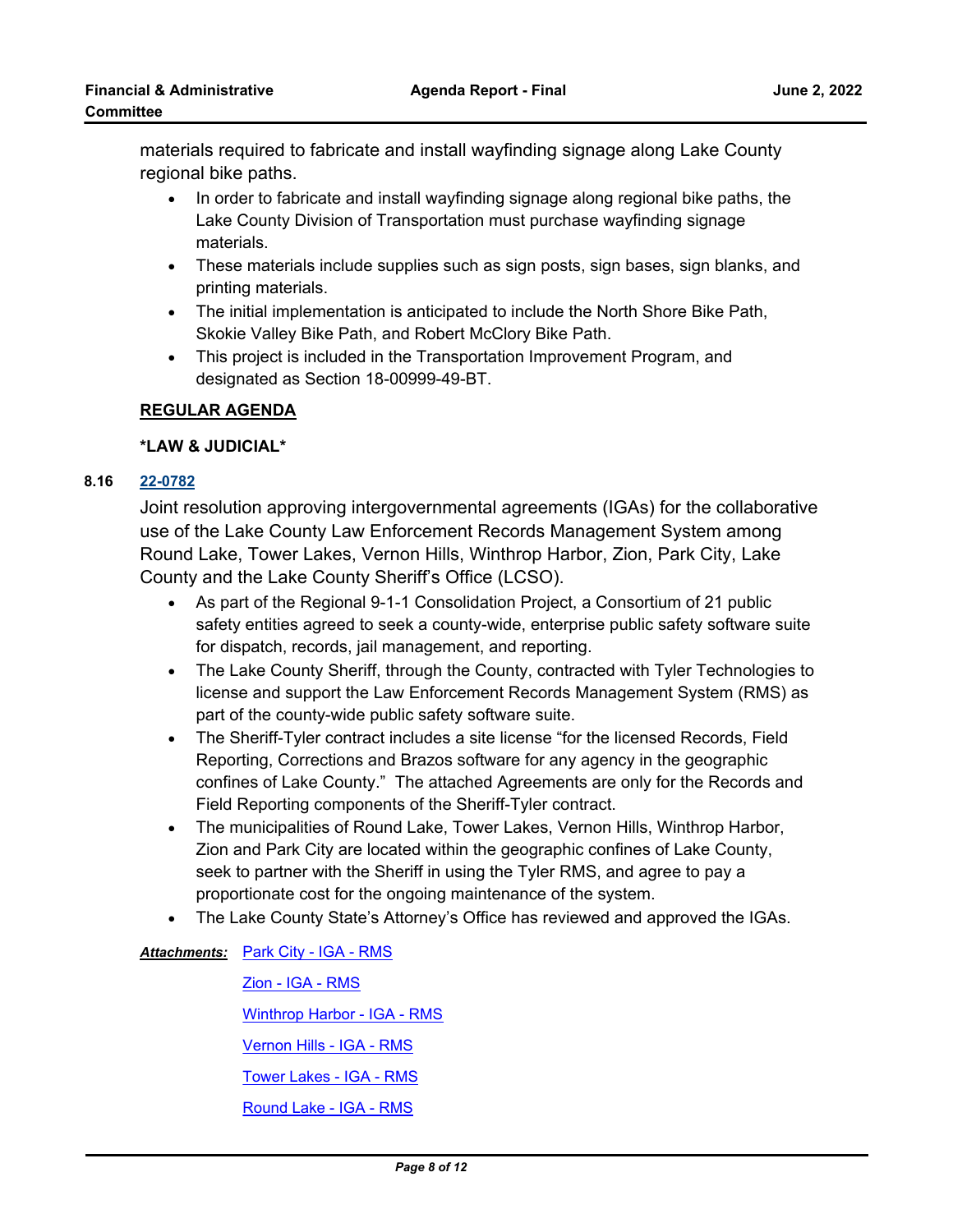## **8.17 [22-0770](http://lakecounty.legistar.com/gateway.aspx?m=l&id=/matter.aspx?key=26556)**

Joint resolution authorizing the execution of various professional service agreements for Behavioral Health Services in accordance with the attached rates for the Psychological Services Division of the Nineteenth Judicial Circuit Court in the estimated amount of \$263,000.

- · The current contracts for Behavioral Health Services expires on June 9, 2022, based on the continuing need for these services a Request for Proposal was issued.
- · Nineteenth Judicial Circuit Court annually budgets for these services are recommended by Court staff as needed or pursuant to court orders.
- · Lake County desires to enter into contracts for Behavioral Health Services for the Psychological Services Division of the Nineteenth Judicial Circuit Court.
- · Based on the criteria set forth in the Request for Proposals, the evaluation committee selected Adelante, PC in Chicago, Illinois, Behavioral Services Center in Skokie, Illinois, Blain and Associates in Grayslake, Illinois, CYN Counseling Center in Grayslake, Illinois, Lake County Health Department in Waukegan, Illinois, Nicasa Behavioral Health Services in Round Lake, Illinois, Omni Youth Services in Buffalo Grove, Illinois, Renacer Latino, Inc in Waukegan, Illinois, and Specialized Forensic Unit PC in St. Charles, Illinois in accordance with the service rates established herein.
- · These agreements will cost the County an estimated annual amount of \$263,000 and will be managed by the Courts Administration.

## Attachments: [Juvenile & Detention Center Price Sheet](http://lakecounty.legistar.com/gateway.aspx?M=F&ID=779b8eb6-a1e3-48b0-a057-44f755bec11b.pdf)

[Adult Probation & Lake County Jail Price Sheet](http://lakecounty.legistar.com/gateway.aspx?M=F&ID=a088ac3a-db23-4684-9ae4-1037f9110401.pdf)

[Adelante PC Vendor Disclosure Statement](http://lakecounty.legistar.com/gateway.aspx?M=F&ID=d21c40f3-a3b4-4f81-9af1-5abb0337690c.pdf)

[Behavioral Services Center Vendor Disclosure Statement](http://lakecounty.legistar.com/gateway.aspx?M=F&ID=78158cc0-15b5-49aa-95af-015d1aa845ab.pdf)

[Blain & Associates Vendor Disclosure Statement](http://lakecounty.legistar.com/gateway.aspx?M=F&ID=916e5023-cfc7-4581-9bec-d5a0914812c3.pdf)

[CYN Counseling Center Vendor Disclosure Statement](http://lakecounty.legistar.com/gateway.aspx?M=F&ID=83e4ec00-70a1-4fc2-b9e0-31eb9a0540c0.pdf)

[LCHD Vendor Disclosure Statement](http://lakecounty.legistar.com/gateway.aspx?M=F&ID=52a624bb-ffbb-4aa7-a3f7-6e98c5f6111a.pdf)

[Nicasa Vendor Disclosure Statement](http://lakecounty.legistar.com/gateway.aspx?M=F&ID=df20bc67-19e6-4738-b420-2eb0a795361b.pdf)

**[Omni Youth Svc Vendor Disclosure Statement](http://lakecounty.legistar.com/gateway.aspx?M=F&ID=fd323ca5-b123-41b7-8790-87fe3b16fdb5.pdf)** 

[Renacer Latino Vendor Disclosure Statement](http://lakecounty.legistar.com/gateway.aspx?M=F&ID=fdd3cac1-b47a-4d33-8bb8-90765c8d6367.pdf)

[Specialized Forensic Unit Vendor Disclosure Statement](http://lakecounty.legistar.com/gateway.aspx?M=F&ID=e6a20793-d04b-4506-ad17-13c73f044375.pdf)

## **\*PUBLIC WORKS, PLANNING & TRANSPORTATION\***

## **8.18 [22-0786](http://lakecounty.legistar.com/gateway.aspx?m=l&id=/matter.aspx?key=26572)**

Joint resolution authorizing the execution of Second Amendment to the 2014 Amended and Restated Agreement for Retail Sanitary Sewer Service between Lake County and the Village of Kildeer.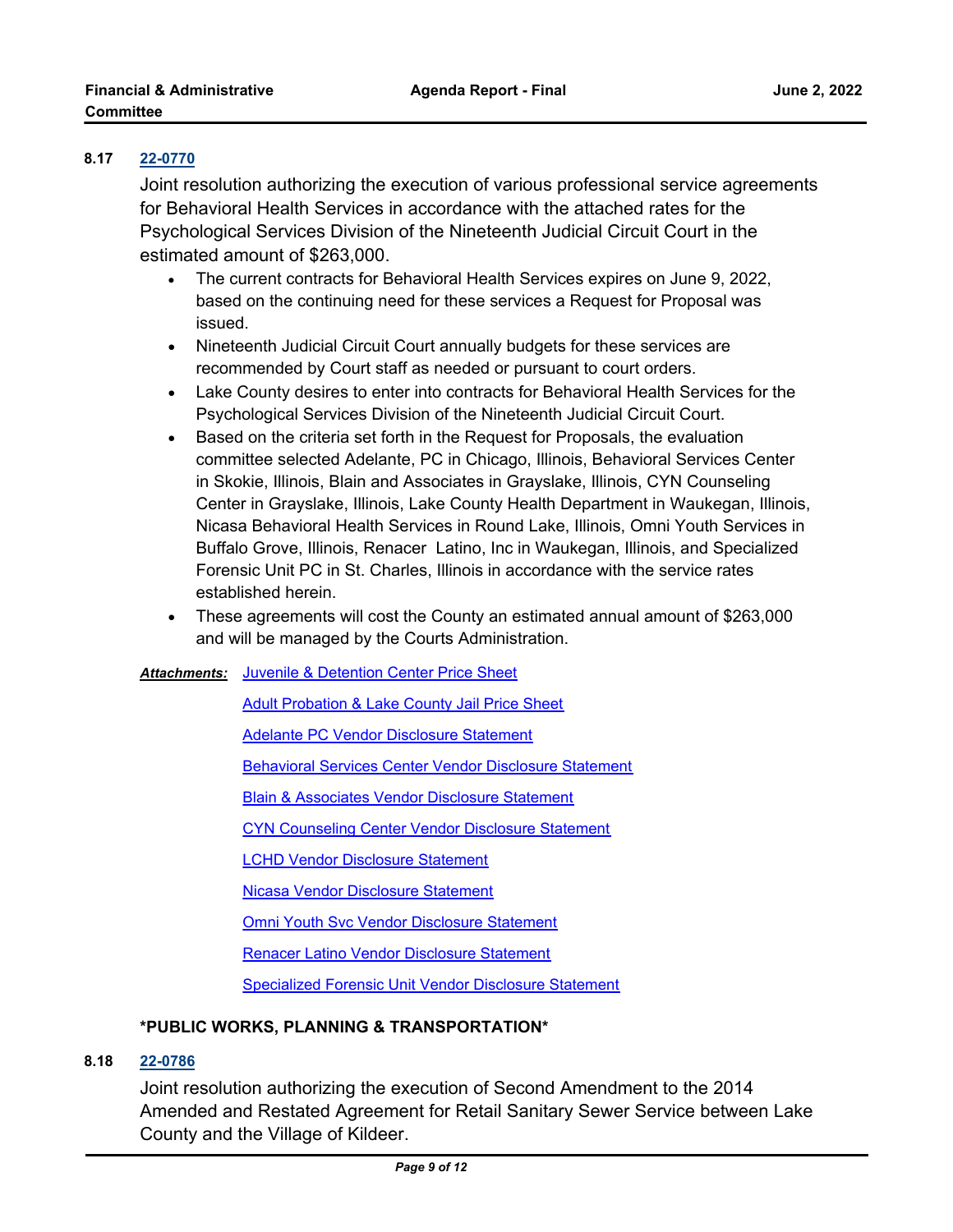- · The County and the Village entered into an Intergovernmental Agreement on October 14, 2014, to provide retail sanitary sewer to portions of the Village of Kildeer.
- · The Village now seeks to expand the Retail Agreement's service area to a property which is currently outside of the existing service area but was recently annexed by the Village and is adjacent to an existing property within the service area.
- · The Village has permitted the construction of a Thornton's Gas Station on the property at Plum Grove Road and Rand Road (Illinois Route 12)
- · The County has determined that the extension of retail sanitary sewage service to the new property is feasible.
- · The Amendment to the Agreement was approved by the Kildeer Village Board on April 19, 2022.
- · This resolution authorizes the execution of a Second Amendment to the 2014 Amended and Restated Agreement for Retail Sanitary Sewer Service.
- · In accordance with County Board Rules, the State's Attorney's Office has reviewed this Intergovernmental Agreement prior to action by the County Board.

*Attachments:* [22-0768 Kildeer Signed 2nd Amend to IGA-Thorntons-Sewer IGA](http://lakecounty.legistar.com/gateway.aspx?M=F&ID=f520a3a3-bd75-473f-b799-8cc15a86565d.pdf)

## **\*FINANCIAL & ADMINISTRATIVE\***

## **Facilities and Construction**

## **8.19 [22-0625](http://lakecounty.legistar.com/gateway.aspx?m=l&id=/matter.aspx?key=26412)**

Director's Report - Facilities and Construction Services.

## **Human Resources**

## **8.20 [22-0761](http://lakecounty.legistar.com/gateway.aspx?m=l&id=/matter.aspx?key=26547)**

Committee action authorizing the correction of a one time increase for one Custodian in the Facilities Department.

- · Position 31006 had an increase passed during the May 5, 2022 Financial and Administrative Committee meeting.
- · The recommended increase was based on an incorrect calculation of the employee's tenure with Lake County.
- · In order to correct the error and preserve internal equity, it is recommended that the increase be corrected from \$16.50 to \$15.50 per hour.

## **8.21 [22-0766](http://lakecounty.legistar.com/gateway.aspx?m=l&id=/matter.aspx?key=26552)**

Resolution amending the Fiscal Year (FY) 2022 Health Insurance rate structure.

- · On February 8, 2022, the County Board approved a resolution authorizing the execution of the contract and by-laws of the Intergovernmental Personnel Benefit Cooperative (IPBC) and Lake County membership in the IPBC.
- · Based on the cost savings produced from joining the Cooperative, County Administration and the Human Resources Department worked in tandem to apply a portion of the savings to employee premiums.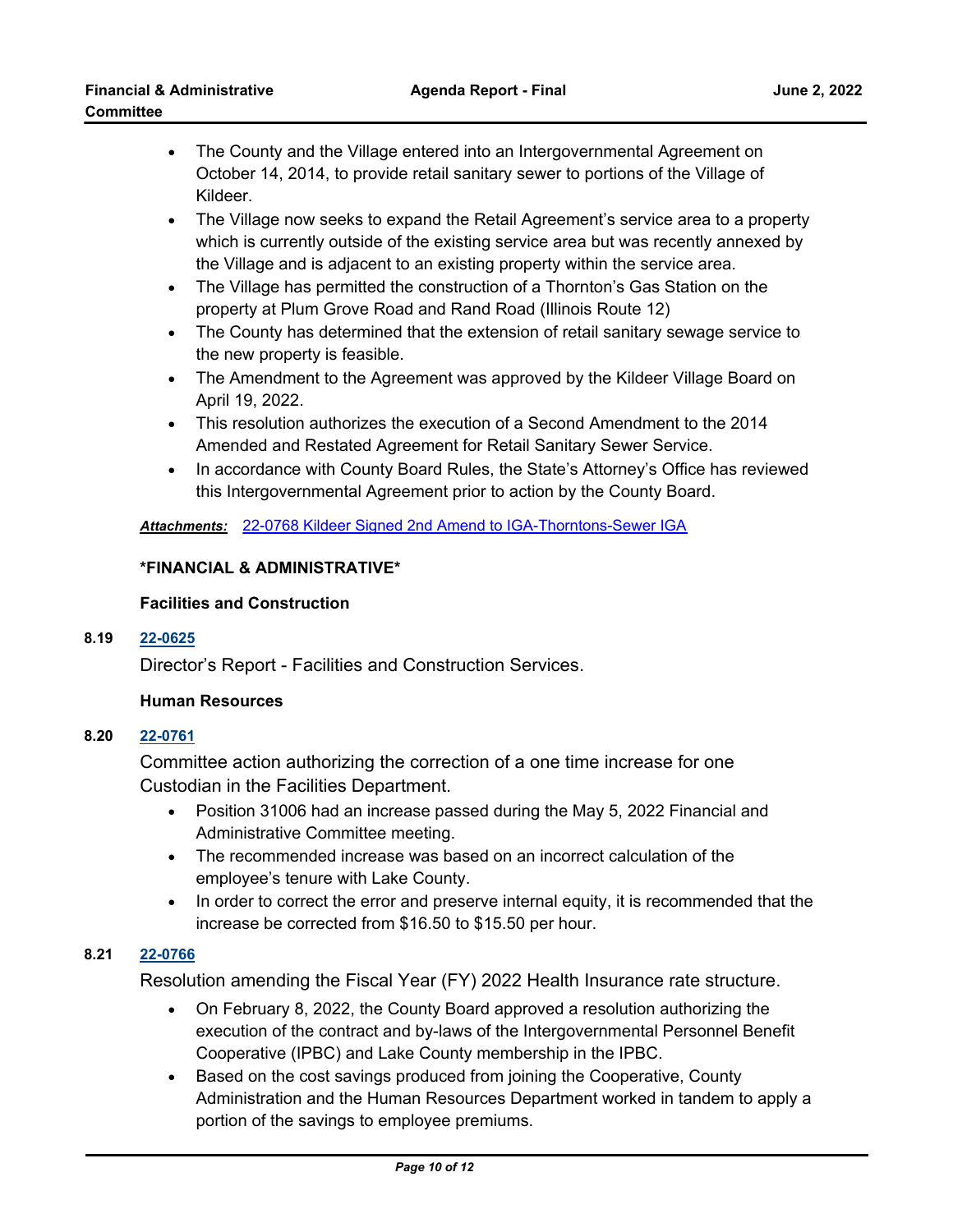#### *Attachments:* [Proposed IPBC Rates](http://lakecounty.legistar.com/gateway.aspx?M=F&ID=a4c2419e-6971-4e3d-80cc-4606f7a7a970.pdf)

#### **8.22 [22-0031](http://lakecounty.legistar.com/gateway.aspx?m=l&id=/matter.aspx?key=25813)**

Director's Report - Human Resources.

#### **Enterprise Information Technology**

### **8.23 [22-0793](http://lakecounty.legistar.com/gateway.aspx?m=l&id=/matter.aspx?key=26579)**

Resolution authorizing a contract with Mythics, Inc. of Virginia Beach, Virginia, for professional services and upgrade of the BOSS Oracle Database in the amount of \$125,300.

- · Support for the current BOSS Oracle Database version is expiring, and an upgrade is necessary to maintain security and premier support status.
- · Pursuant to Chapter 33.115 of the County's Purchasing Ordinance, Cooperative Joint Purchasing Authorized, the County may participate in a cooperative purchasing agreement for the procurement of goods, services, construction, or professional services with one or more public procurement units in accordance with an agreement entered into between the participants.
- · A cooperative purchasing contract with Mythics, Inc. has been identified through General Service Administration (GSA) (47QTCA21D0036) to procure needed goods, services, construction, or professional services that were competitively solicited and awarded.

#### [FY22 - Mythics - Oracle Database Upgrade - VDF](http://lakecounty.legistar.com/gateway.aspx?M=F&ID=dfdd30d1-cd8e-44c5-90e6-d060b6632601.pdf) *Attachments:*

[FY22 - Mythics Oracle Upgrade - \\$125,300 - CON](http://lakecounty.legistar.com/gateway.aspx?M=F&ID=4f64bc54-fccf-4c6a-8fad-310ac4940d09.pdf)

## **8.24 [22-0030](http://lakecounty.legistar.com/gateway.aspx?m=l&id=/matter.aspx?key=25812)**

Director's Report - Enterprise Information Technology.

#### **Finance**

#### **8.25 [22-0718](http://lakecounty.legistar.com/gateway.aspx?m=l&id=/matter.aspx?key=26505)**

Discussion - Job Ordering Contract (JOC) Policy.

*Attachments:* [Job Order Contract \(JOC\) Policy \(draft\)](http://lakecounty.legistar.com/gateway.aspx?M=F&ID=d228ac9e-b6d5-4519-afb2-0f55fd302e6c.pdf)

## **8.26 [22-0827](http://lakecounty.legistar.com/gateway.aspx?m=l&id=/matter.aspx?key=26612)**

Update on bond issuance for the purpose of constructing and equipping a consolidated 911 and emergency operations center and improving the site thereof.

· Bond issuance for the Regional Operations and Communications Facility (ROC Facility) on the County's Libertyville Campus.

## **8.27 [22-0032](http://lakecounty.legistar.com/gateway.aspx?m=l&id=/matter.aspx?key=25814)**

Director's Report - Finance.

#### **9. County Administrator's Report**